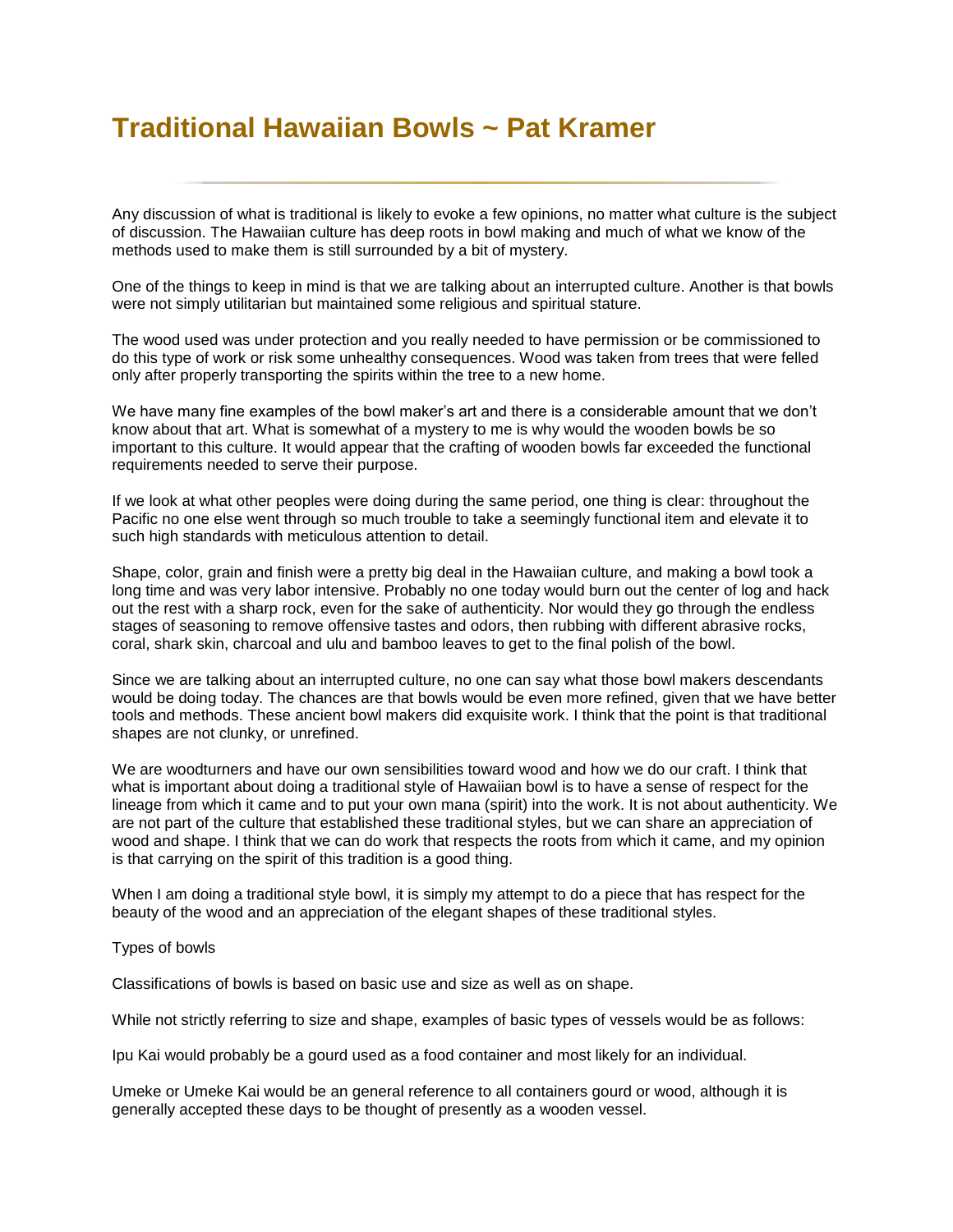Umeke laau would be literally be a wooden gourd or what we think of a calabash.

Vessels that are classified more by their size and not necessarily by their function:

Kumauna are bowls that are extra large, and not considered to be very portable.

Pakaka are large and flat and usually were used in food preparation.

Kepakepa are similar to kumauna and used in much of same ways. It differs in the shape of the rim. If it is low in height then it would be considered to be a Pakaka.

Palewa are of medium size. These were usually used for serving food for a family rather than an individual.

Most of us are inclined to refer to bowls by thinking of their basic shapes. I am using the term style and shape interchangeably in this context.

There are a lot of names for Hawaiian bowls. Most of us in Hawai`i don't know many of them and the rest of us disagree on what is the proper name. I am going to talk about 5 basic bowl styles that I am comfortable with.

They are as follows:



**Pu`ahala**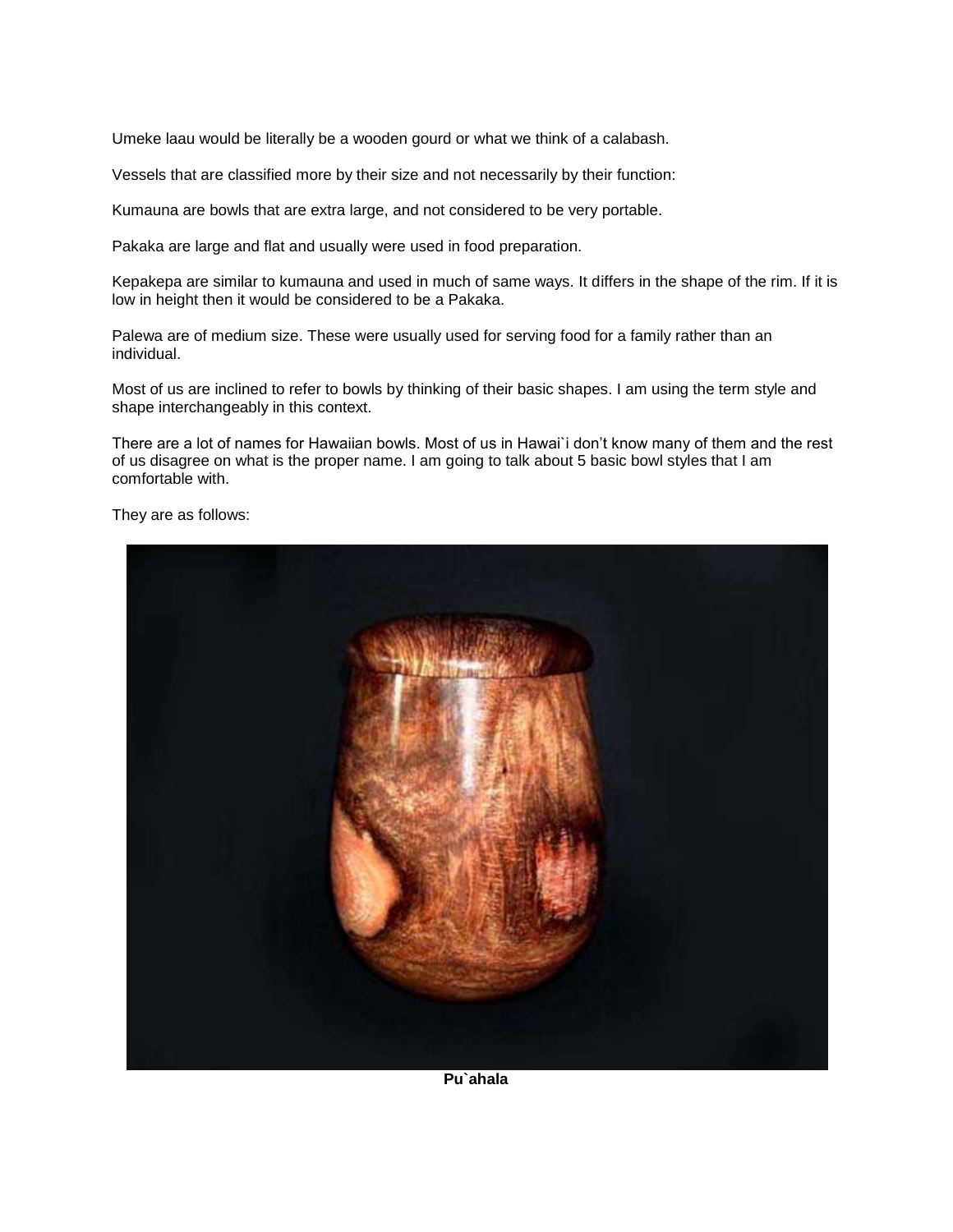A tall deep bowl. Taller that it is wide. Some times with a lid but not always. The shape of the cluster on the Hala tree gives this vessel it's name.



**Ku`oho**

A shorter bowl. Still pretty tall but not taller than it is wide. This is a smaller version of what most people would call a calabash, or kumauna. The Ku`oho is probably one of the most commonly seen vessels and as such the name is not specific to a shape. The name is not as commonly used as it probably should be as it tends to refer generally to a to a wide range of vessels.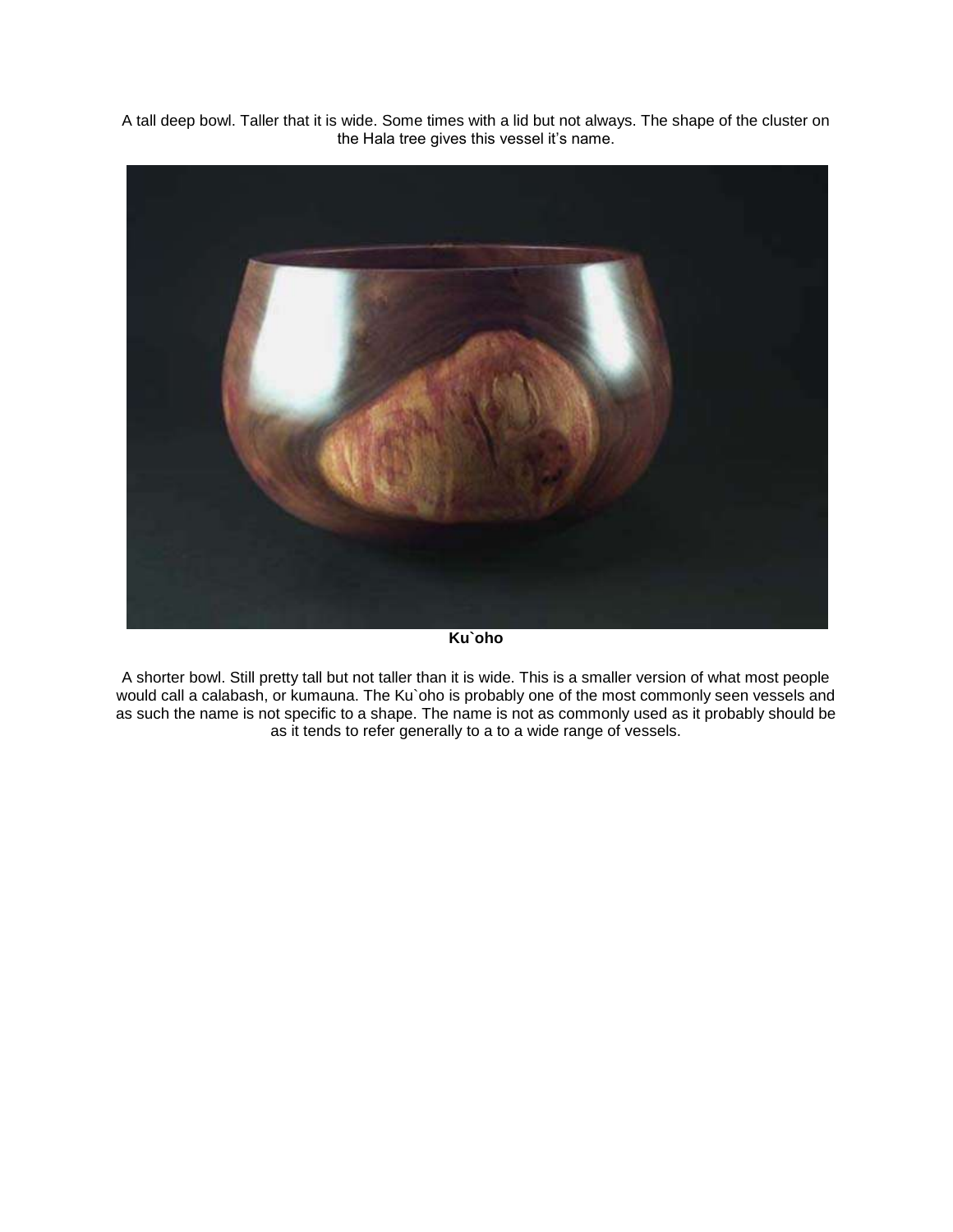

**Mana `ae**

A small personal bowl, sometimes thought to be the same as a pua niki (small bowl) or poi bowl. This particular bowl however is often given to young children as part of their birthright. The story goes that traditionally a tree was selected specifically for that child. A part of that tree would be used to make the Mana `ae, and another tree would be planted for the next generation. A Mana `ae is gven for the first meal of hard food. It is to be used only by the person it was given to, else it is thought to have been spoiled if used by anyone else.

Pua niki would be a small bowl similar to what would be a poi bowl for an individual.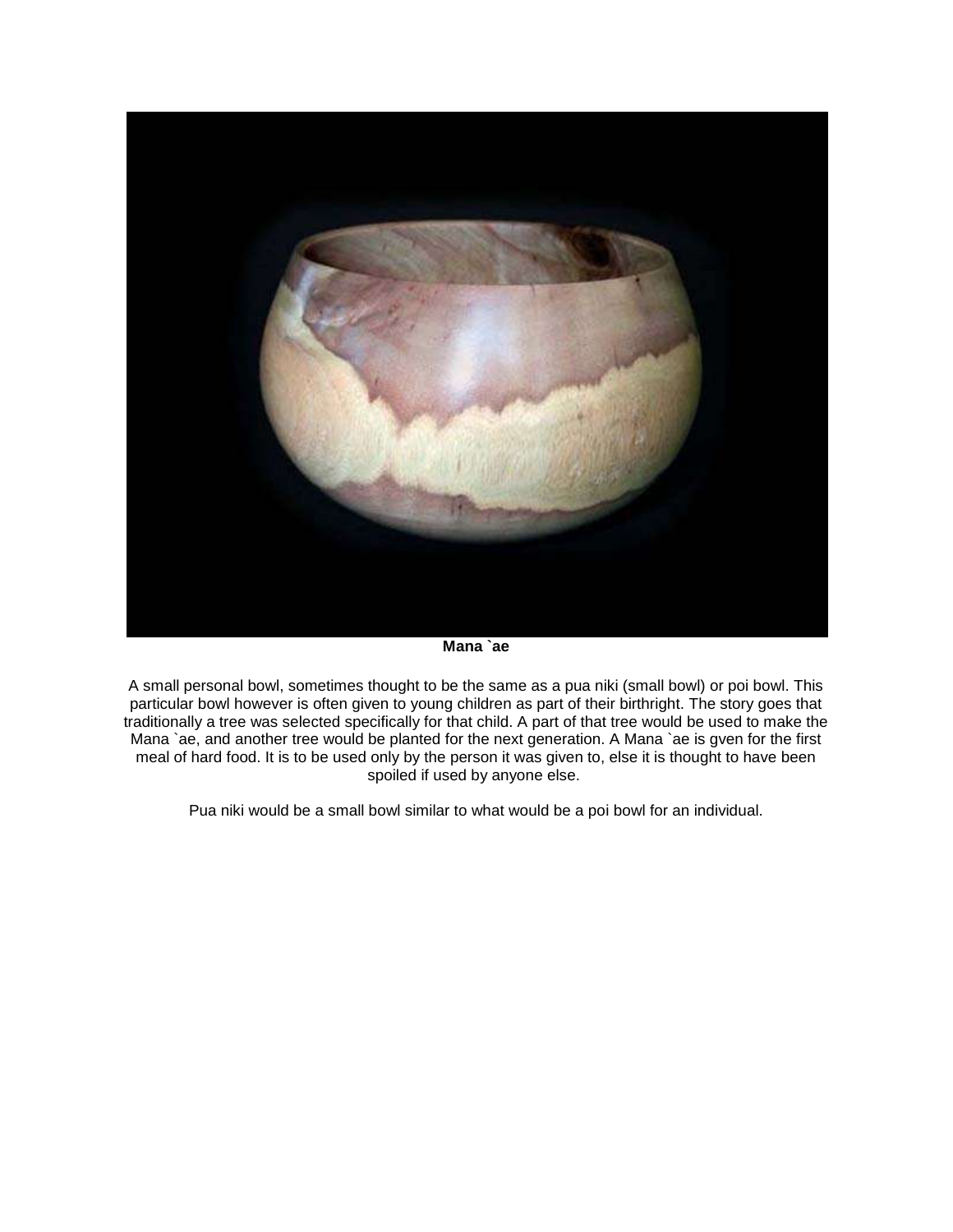

**Kumauna**

This is the big version (family size) of what people call a calabash. Kumauna are classified by both their size and general shape.